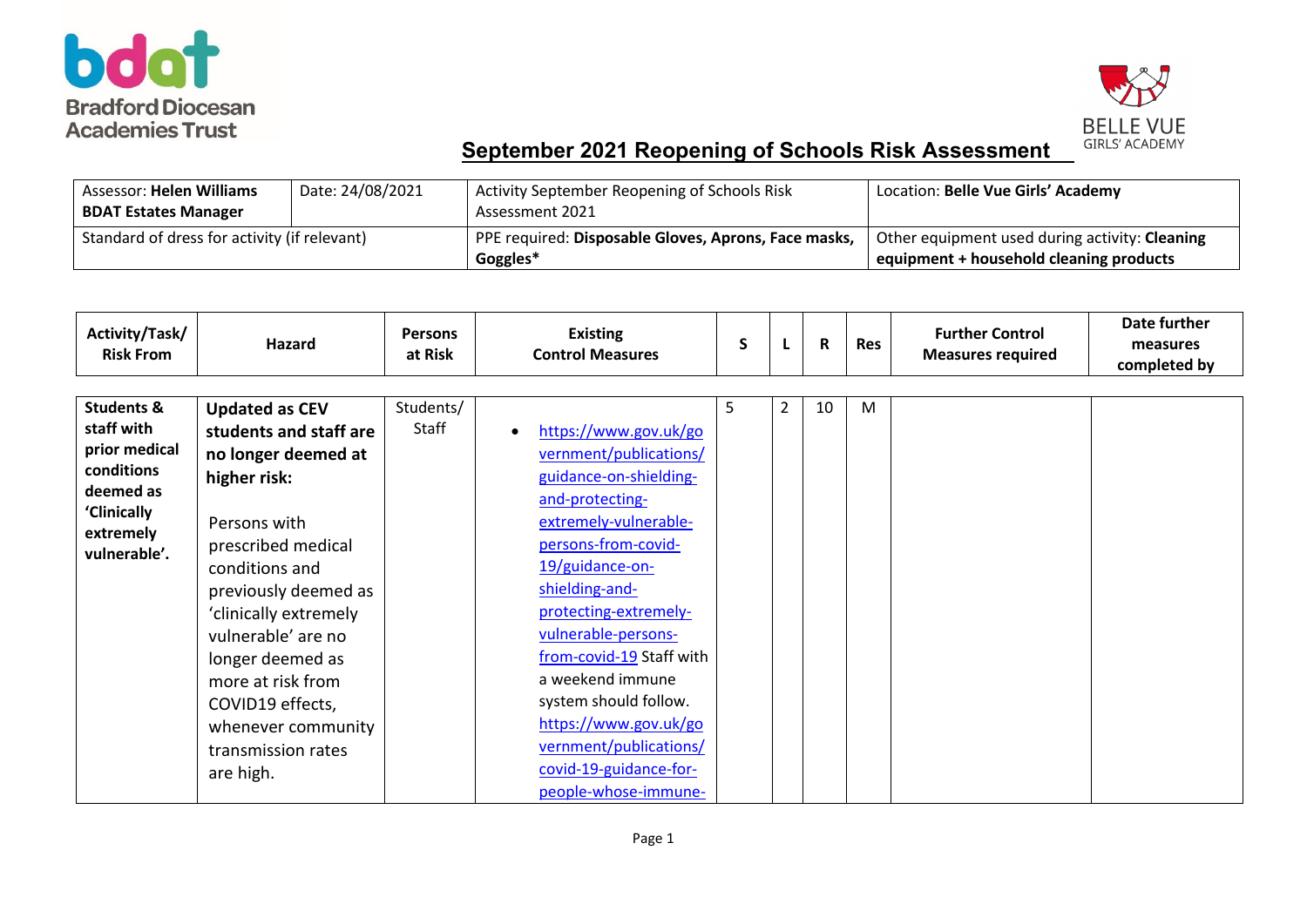



| system-means-they-are-            |
|-----------------------------------|
| at-higher-risk/covid-19-          |
| guidance-for-people-              |
| whose-immune-system-              |
| means-they-are-at-                |
| higher-risk                       |
| Anyone with symptoms<br>$\bullet$ |
| should book a free NHS            |
| test                              |
| https://www.gov.uk/get            |
| -coronavirus-test and             |
| follow the latest                 |
| government guidance.              |
| Pupil Wellbeing and               |
| support - useful links            |
| and sources of support            |
| https://www.gov.uk/gui            |
| dance/mental-health-              |
| and-wellbeing-support-            |
| in-schools-and-colleges           |
| <b>Existing LFD stockpiles</b>    |
| to be recorded and                |
| made available to staff           |
|                                   |
| for day 5 & 6 home                |
| testing following                 |
| confirmation of COVID             |
| positive result following         |
| PCR test as required.             |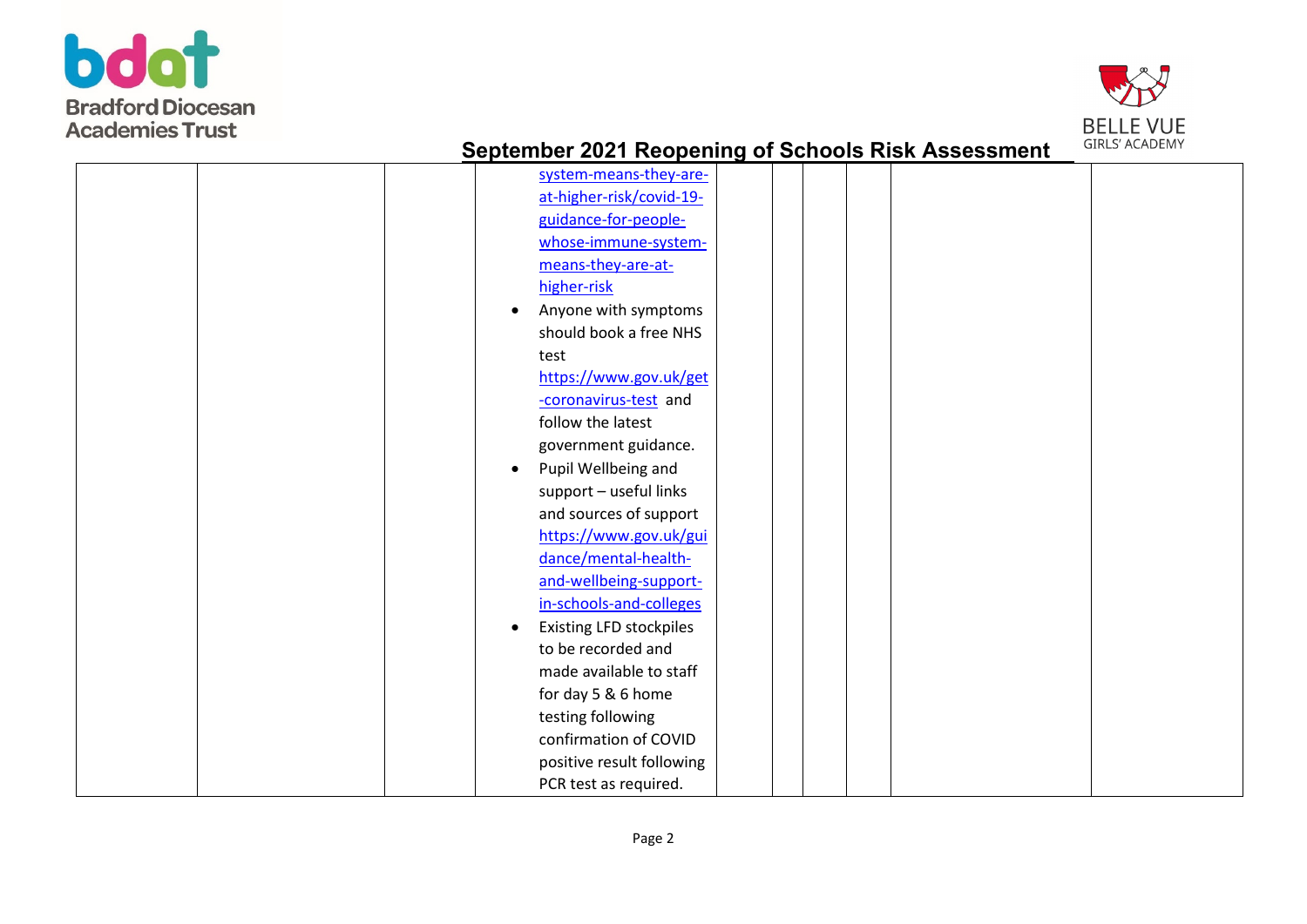



| Staff and pupils can                |
|-------------------------------------|
| access test kits through            |
| local pharmacists and               |
| online.                             |
| Anyone who tests                    |
| positive should stay at             |
| home for 5 days and                 |
| return once fit following           |
| 2 clear LFD tests on day            |
| 5, 6. Saying away from              |
| school for up to 10 days            |
| maximum.                            |
| Document review date<br>$\bullet$   |
| 01/04/2022 (right hand              |
| column)                             |
| Face coverings - Staff<br>$\bullet$ |
| and pupils should follow            |
| wider advice on face                |
| coverings outside of                |
| school, including on                |
| transport to and from               |
| school.                             |
| https://www.gov.uk/go               |
| vernment/publications/              |
| face-coverings-when-to-             |
| wear-one-and-how-to-                |
| make-your-own/face-                 |
| coverings-when-to-                  |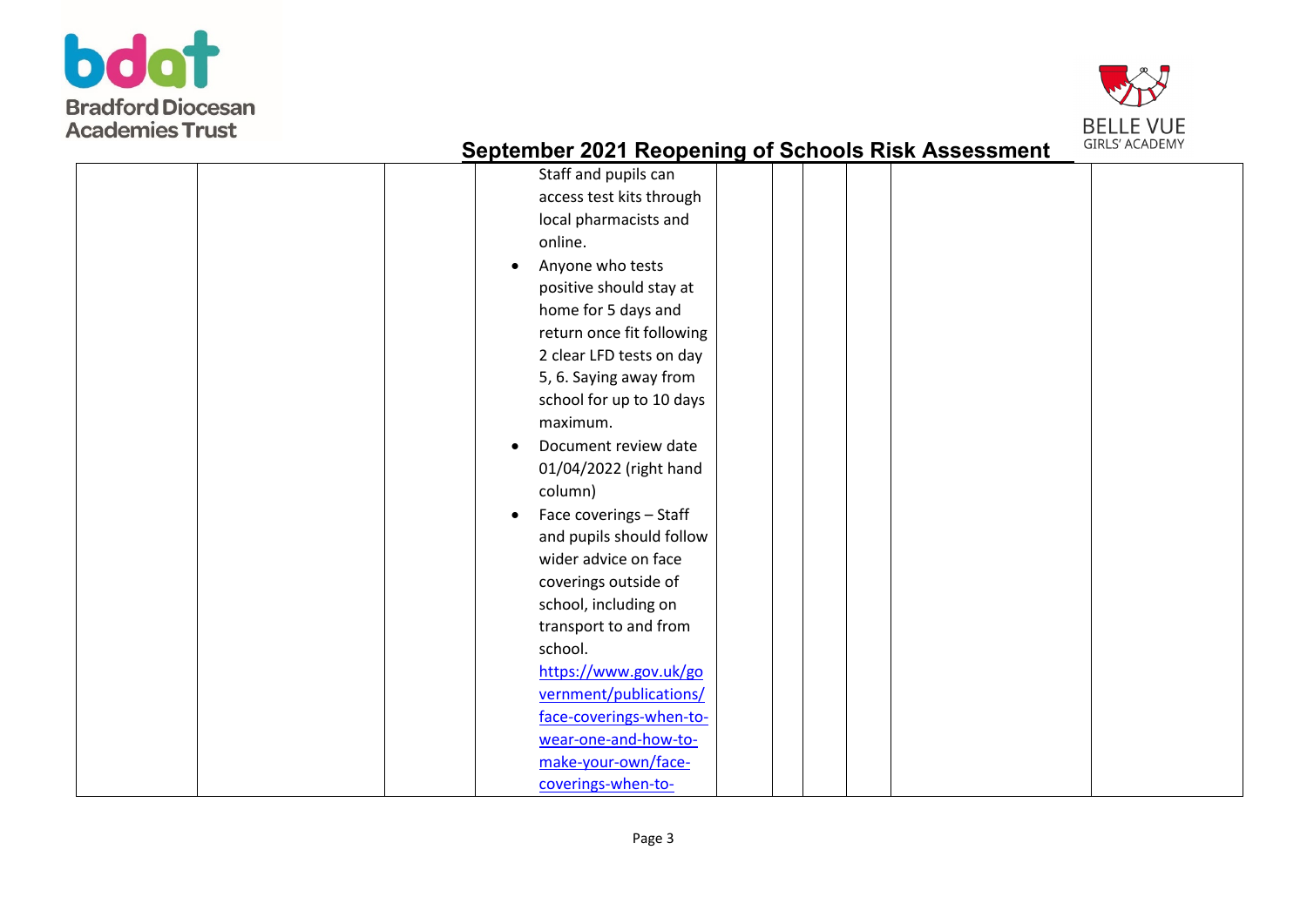



| wear-one-and-how-to-<br>make-your-own<br>Face coverings - No<br>pupil should be denied<br>education on the<br>grounds that they are,<br>are not, wearing a face<br>covering.<br>Face coverings - A<br>director of public health<br>might advise that face |
|-----------------------------------------------------------------------------------------------------------------------------------------------------------------------------------------------------------------------------------------------------------|
|                                                                                                                                                                                                                                                           |
|                                                                                                                                                                                                                                                           |
| coverings should be                                                                                                                                                                                                                                       |
| temporarily be worn by                                                                                                                                                                                                                                    |
| all in communal areas<br>or classrooms (unless                                                                                                                                                                                                            |
| exempt)                                                                                                                                                                                                                                                   |
|                                                                                                                                                                                                                                                           |
|                                                                                                                                                                                                                                                           |
|                                                                                                                                                                                                                                                           |

| <b>COVID19 virus</b> | Transmission of  | Students/ |                                    |  | b | M | attending site.    |            |
|----------------------|------------------|-----------|------------------------------------|--|---|---|--------------------|------------|
| being                | COVID19 to the   | Staff/    | Ensure good hygiene for everyone.  |  |   |   |                    | 01/09/2021 |
| accidentally         | school community | Others    | Hand hygiene: Frequent and         |  |   |   | Whilst awaiting    |            |
| brought onto         |                  |           | thorough hand cleaning is now      |  |   |   | Collection         |            |
| the site and/        |                  |           | regular practice. Ensuring that    |  |   |   | students should be |            |
| or displays          |                  |           | pupils and staff clean their hands |  |   |   | isolated in a      |            |
| COVID19              |                  |           |                                    |  |   |   | designated room,   |            |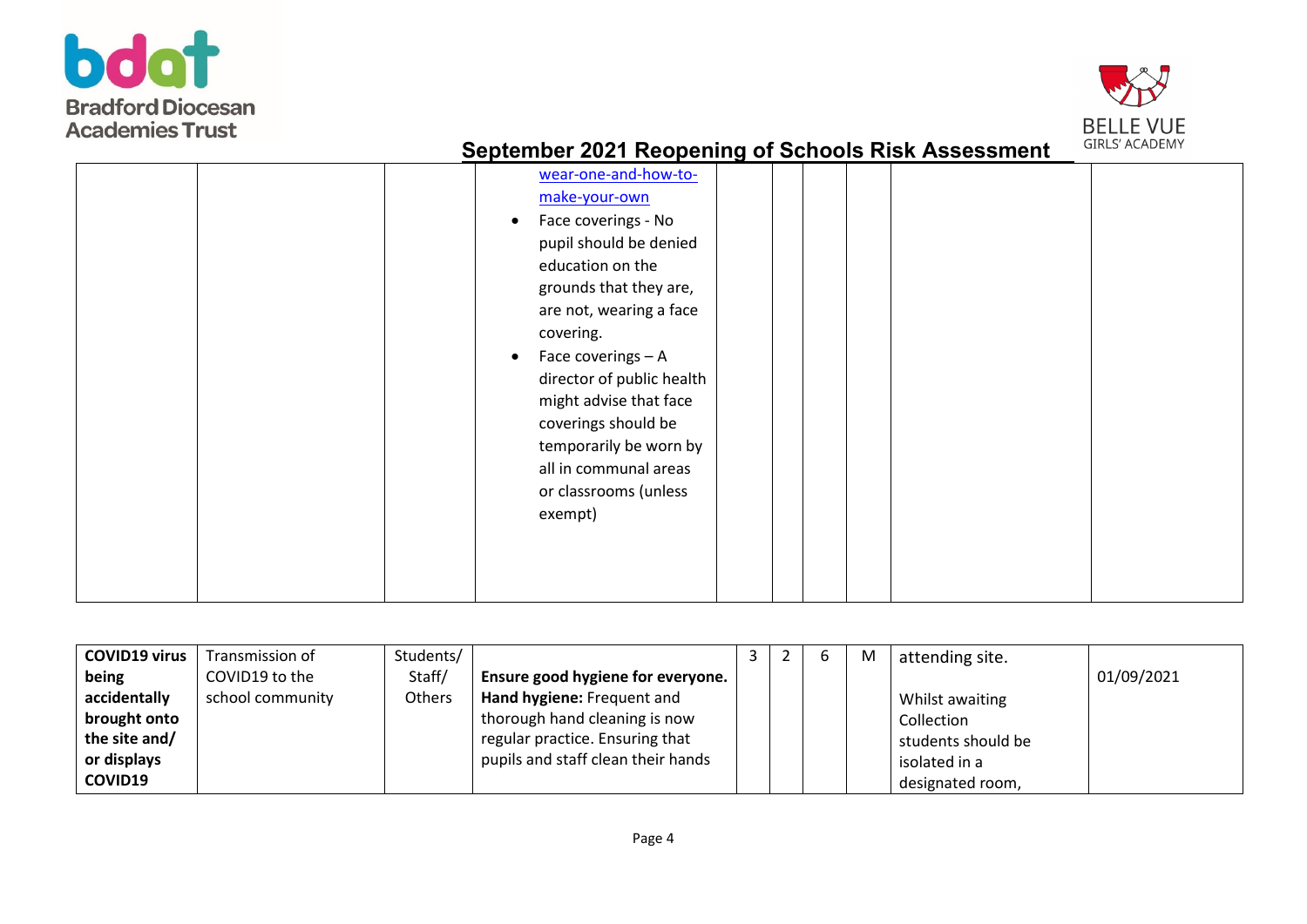



| symptoms  | regularly, with soap and water or      |
|-----------|----------------------------------------|
| whilst at | hand sanitiser.                        |
| School.   | Respiratory hygiene: The 'catch it,    |
|           | bin it, kill it' approach continues to |
|           | be very important to us.               |
|           |                                        |
|           | The academy will have hand             |
|           | sanitiser stations in every            |
|           | classroom                              |
|           | .The academy will encourage            |
|           | students to wipe a                     |
|           | keyboard and mouse down before         |
|           | use and before hand sanitising         |
|           |                                        |
|           |                                        |
|           | Maintain appropriate cleaning          |
|           | regimes.                               |
|           | We have put in place and maintain      |
|           | an appropriate cleaning schedule.      |
|           |                                        |
|           | Public areas a symptomatic             |
|           | individual                             |
|           | has passed through and spent           |
|           | minimal time, such as corridors,       |
|           | but which are                          |
|           | not visibly contaminated with body     |
|           | fluids can be cleaned thoroughly as    |
|           | normal. All surfaces that the          |
|           | symptomatic                            |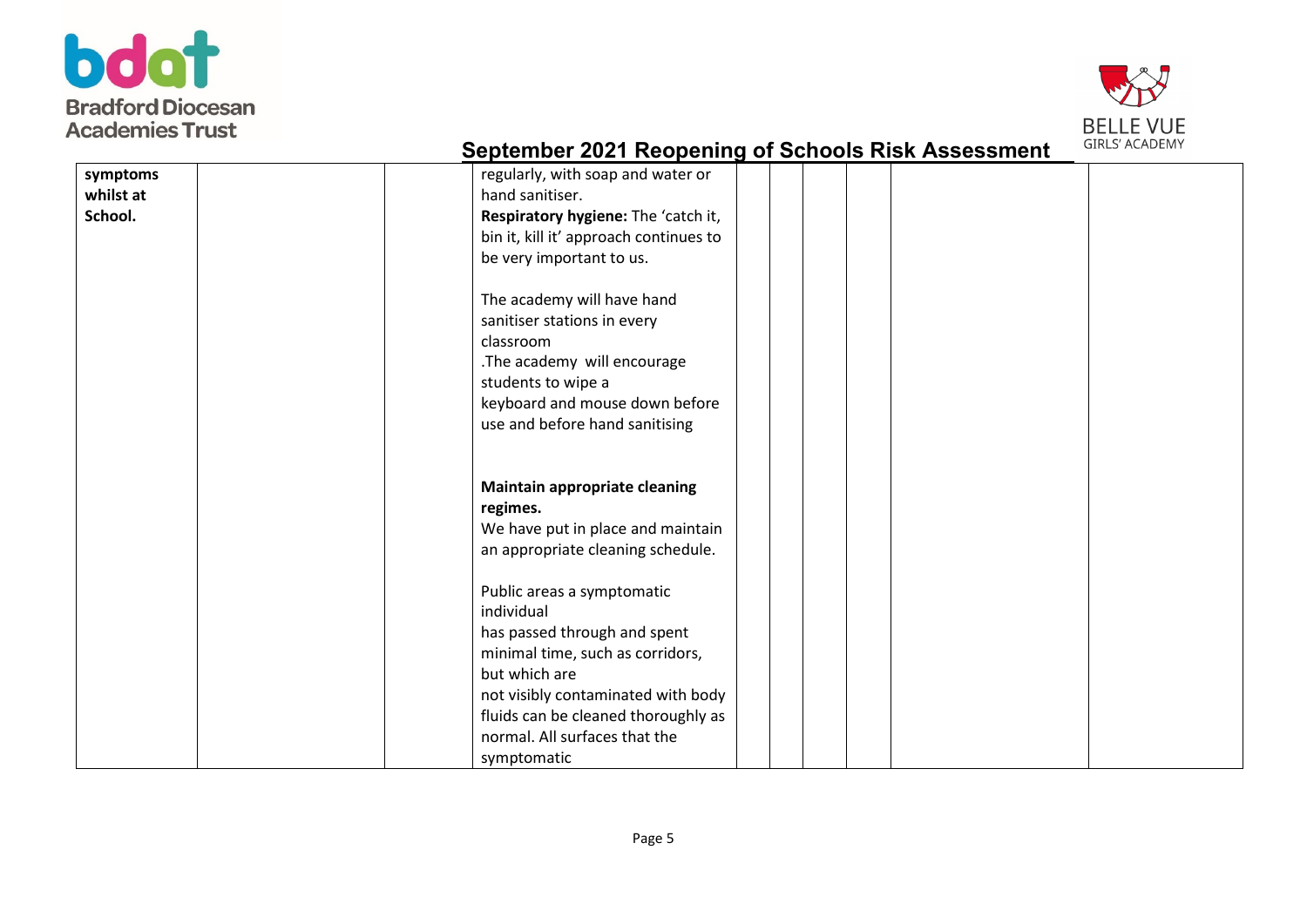



| <b>Promised Ford Treepening of Sensors Rich Accessingin</b>                                                                                                    |  |
|----------------------------------------------------------------------------------------------------------------------------------------------------------------|--|
| person has come into contact with<br>must be cleaned and disinfected,<br>including:<br>objects which are visibly<br>$\bullet$<br>contaminated with body fluids |  |
| all potentially contaminated<br>$\bullet$                                                                                                                      |  |
| high-contact areas such as                                                                                                                                     |  |
| bathrooms, door handles,                                                                                                                                       |  |
| telephones, grab-rails in                                                                                                                                      |  |
| corridors and stairwells                                                                                                                                       |  |
| Keep occupied spaces well                                                                                                                                      |  |
| ventilated.                                                                                                                                                    |  |
| It is important to ensure the                                                                                                                                  |  |
| academy is well ventilated and that                                                                                                                            |  |
| a comfortable teaching                                                                                                                                         |  |
| environment is maintained. All                                                                                                                                 |  |
| areas have been assessed to                                                                                                                                    |  |
| identify any poorly ventilated                                                                                                                                 |  |
| spaces as part of the risk                                                                                                                                     |  |
| assessment and improvements to                                                                                                                                 |  |
| improve fresh air flow in these                                                                                                                                |  |
| areas has been actioned.                                                                                                                                       |  |
|                                                                                                                                                                |  |
|                                                                                                                                                                |  |
| Government issued CO2 monitors                                                                                                                                 |  |
| to be used around school to                                                                                                                                    |  |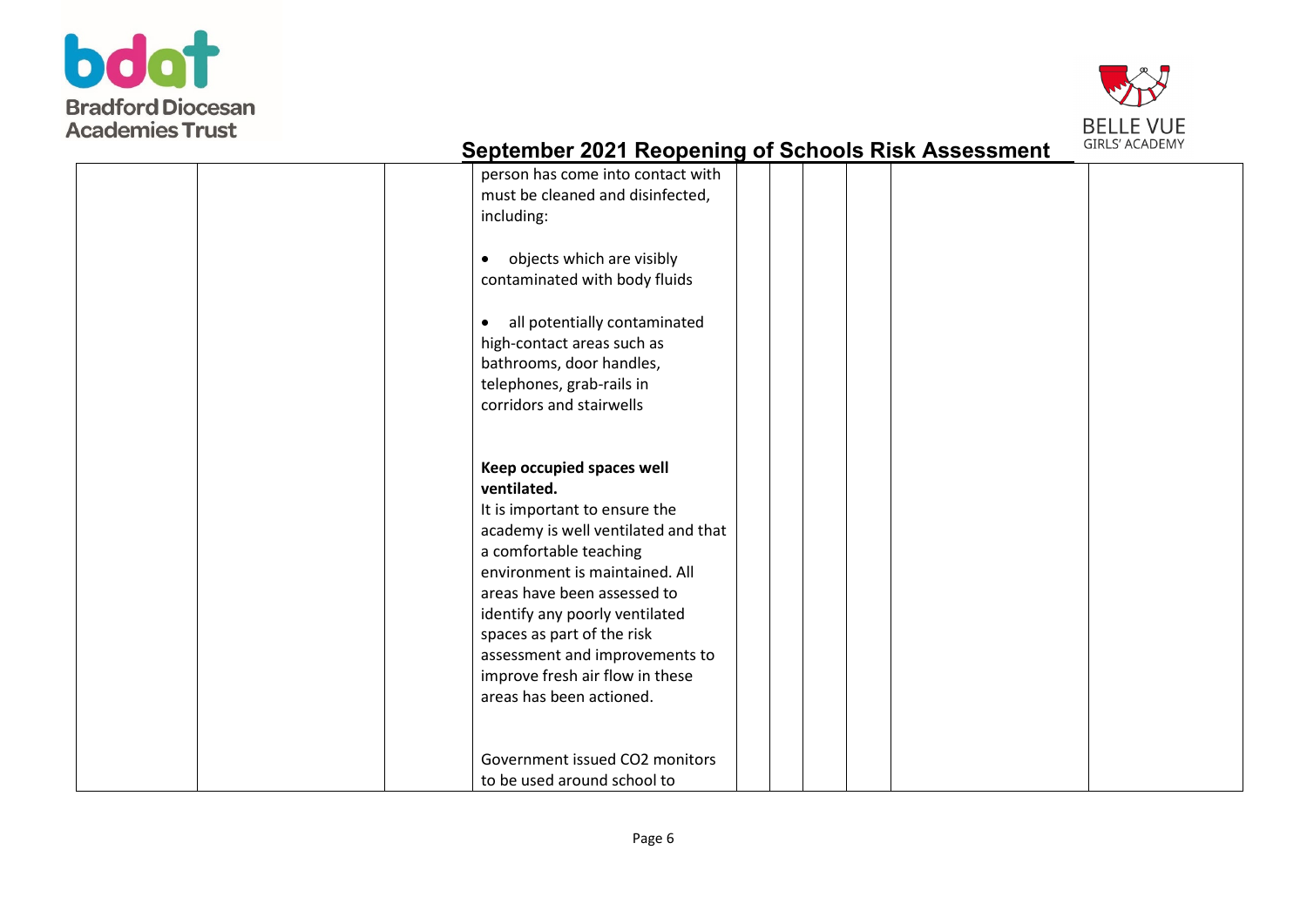



|  | monitor CO2 levels across the<br>school day. Average readings to be<br>evaluated and additional control<br>measures put in place if readings<br>more than 1500ppm CO2 in<br>occupied classrooms or 800ppm in<br>areas used for physical activity<br>including singing or sporting<br>activities. |  |  |  |  |
|--|--------------------------------------------------------------------------------------------------------------------------------------------------------------------------------------------------------------------------------------------------------------------------------------------------|--|--|--|--|
|--|--------------------------------------------------------------------------------------------------------------------------------------------------------------------------------------------------------------------------------------------------------------------------------------------------|--|--|--|--|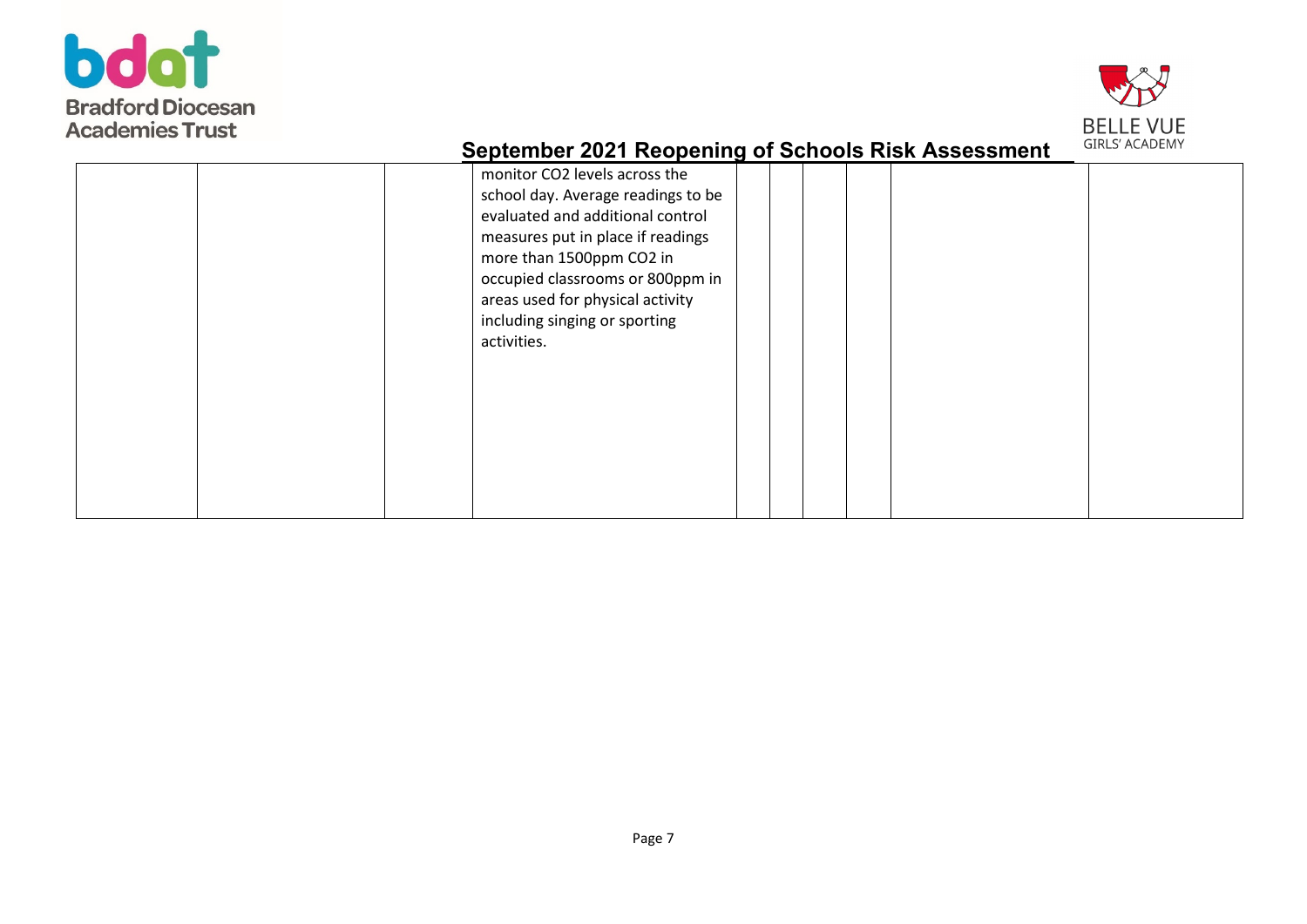



|                                               | Assessment authorised by Headteacher                                                                                                                                                                                                                       |                                                                                                            |                                                          |                                            |  |  |
|-----------------------------------------------|------------------------------------------------------------------------------------------------------------------------------------------------------------------------------------------------------------------------------------------------------------|------------------------------------------------------------------------------------------------------------|----------------------------------------------------------|--------------------------------------------|--|--|
| <b>Print Name:</b><br><b>Stephen Mulligan</b> |                                                                                                                                                                                                                                                            | Signature:<br>Muntigen                                                                                     |                                                          | Date:<br>11/03/2022                        |  |  |
| <b>RISK RATING</b><br><b>SCORE</b>            | <b>RESIDUAL RISK LEVEL</b>                                                                                                                                                                                                                                 | <b>MANAGERIAL ACTION</b>                                                                                   |                                                          | <b>RISK RESULT</b>                         |  |  |
| $1 - 5$<br>$6 - 10$                           | L - LOW<br><b>M-MEDIUM</b>                                                                                                                                                                                                                                 | Monitor, no action normally required<br>Attempt to improve controls so far as is reasonably<br>practicable | <b>Acceptable = Risk Level &amp; Controls Acceptable</b> |                                            |  |  |
| $11 - 25$                                     | H - HIGH                                                                                                                                                                                                                                                   | Priority action to be taken to apply control measures                                                      | <b>Acceptable - Further Action Required</b>              | Not Acceptable = Risk Level & Controls Not |  |  |
|                                               | The Risk Assessment should be reviewed where circumstances change and/or at least annually. Significant changes will require a new risk assessment. For<br>minor changes complete the boxes below. Attach additional Assessment Review Pages as necessary. |                                                                                                            |                                                          |                                            |  |  |
| <b>Assessment Review</b>                      |                                                                                                                                                                                                                                                            |                                                                                                            |                                                          |                                            |  |  |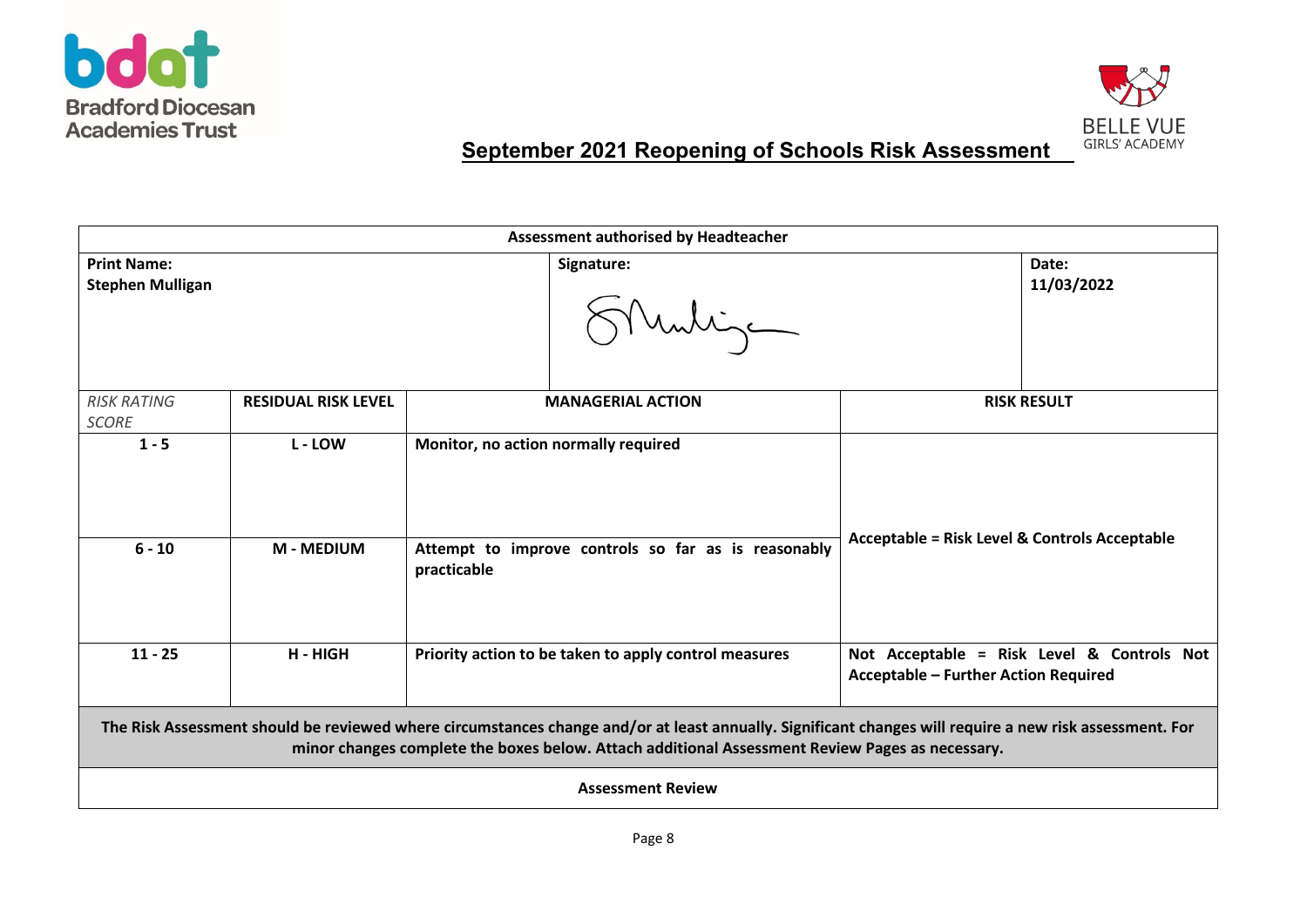



| Reviewed by: | <b>Review date: Daily/ Weekly</b> | Existing risk assessment valid? (Y/N): |
|--------------|-----------------------------------|----------------------------------------|
|              | 29/12/2021                        |                                        |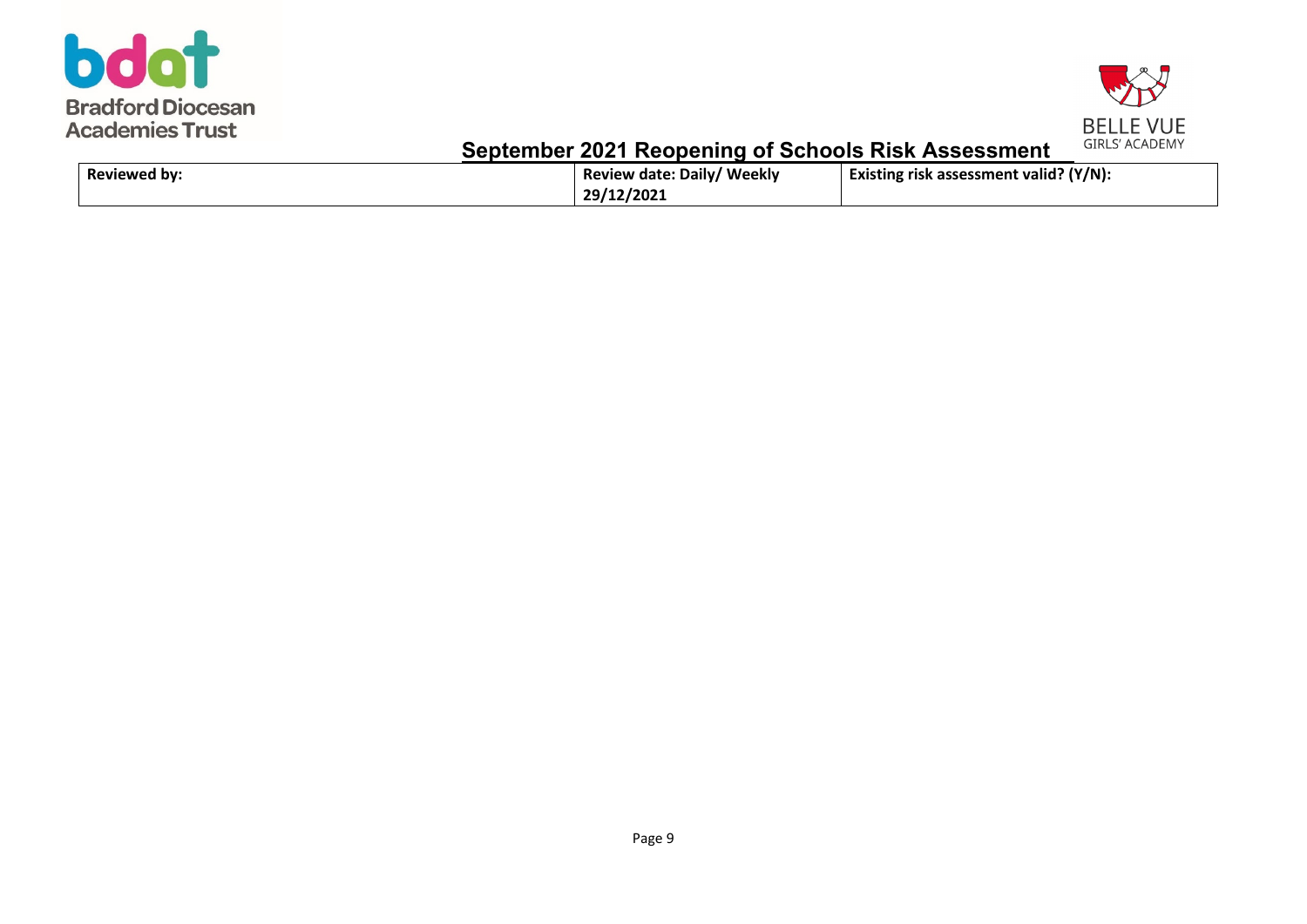



| Has the activity changed? | How: Updated government recommendations | <b>New controls:</b>                                                                                                                                                                                                                                                                                                                                                                                                                                                                                                                               |  |
|---------------------------|-----------------------------------------|----------------------------------------------------------------------------------------------------------------------------------------------------------------------------------------------------------------------------------------------------------------------------------------------------------------------------------------------------------------------------------------------------------------------------------------------------------------------------------------------------------------------------------------------------|--|
| $(Y/N)$ :                 |                                         | New controls:. CEV section updated. Visitor LFD updates, and<br>isolation periods reduced from 10 to 7 days.                                                                                                                                                                                                                                                                                                                                                                                                                                       |  |
|                           |                                         | <b>Removed:</b>                                                                                                                                                                                                                                                                                                                                                                                                                                                                                                                                    |  |
|                           |                                         | Need for visitors' questionnaire and need to take<br>temperatures on arrival.<br>Need for contractors and visitors to be offered LFD tests on<br>arrival<br>All references to twice weekly testing<br>All references to 7-day testing for vaccinated close contacts.<br>All references for close contacts to isolate.<br>All references to use of face coverings in classrooms or<br>communal areas. (see to add section for limited use of face<br>coverings below)<br>QR code references (posters)<br>All references to test and trace programme |  |
|                           |                                         | Added:                                                                                                                                                                                                                                                                                                                                                                                                                                                                                                                                             |  |
|                           |                                         | CEV section link updates. Dated 25/02/2022 (old document<br>dated<br>03/11/2021)<br>https://www.gov.uk/government/publications/guidance-<br>on-shielding-and-protecting-extremely-vulnerable-persons-<br>from-covid-19/guidance-on-shielding-and-protecting-<br>extremely-vulnerable-persons-from-covid-19 Staff with a<br>follow.<br>weekend<br>should<br>immune<br>system<br>https://www.gov.uk/government/publications/covid-19-<br>guidance-for-people-whose-immune-system-means-they-                                                         |  |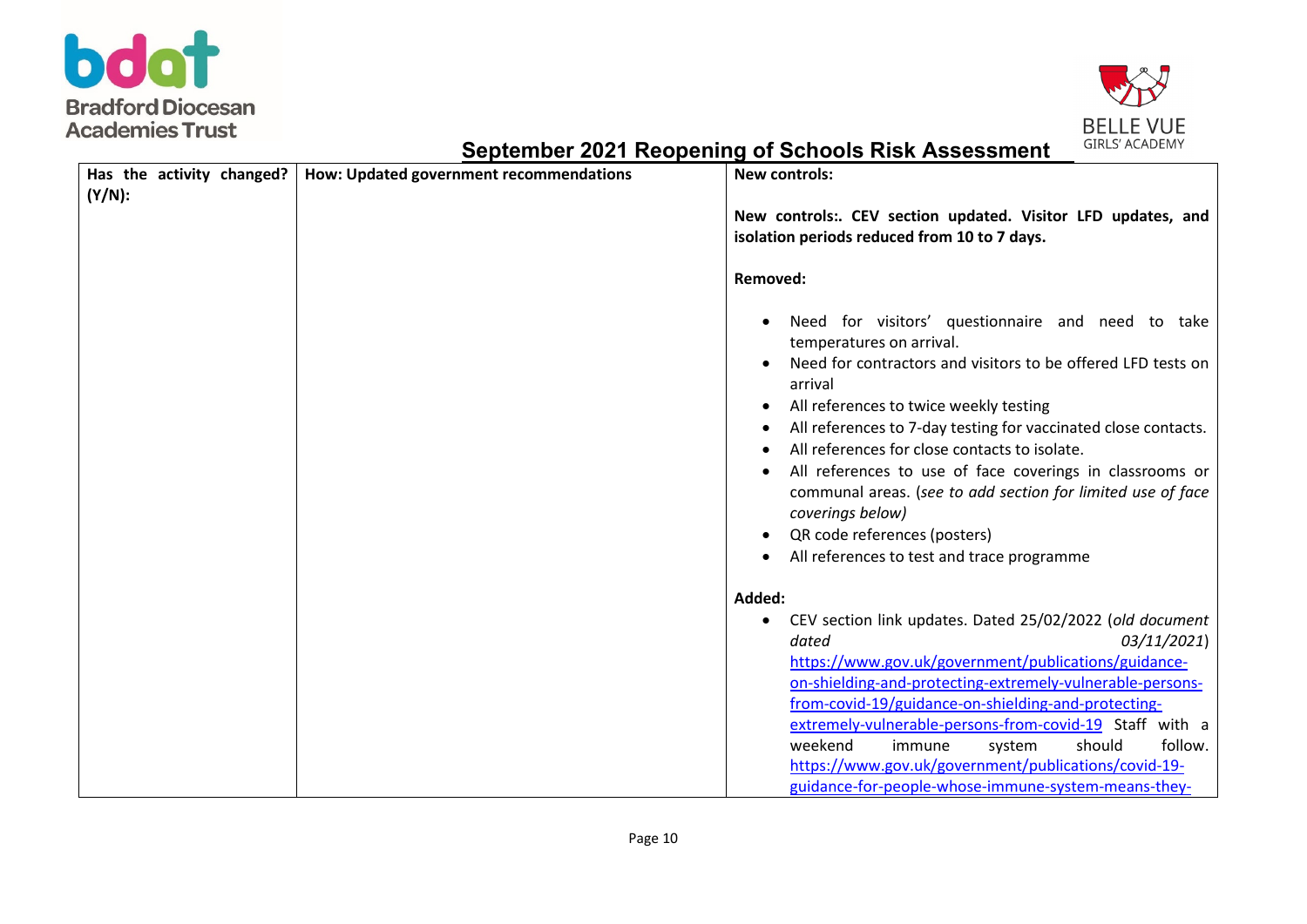



| are-at-higher-risk/covid-19-guidance-for-people-whose-<br>immune-system-means-they-are-at-higher-risk<br>Anyone with symptoms should book a free NHS test<br>https://www.gov.uk/get-coronavirus-test and follow the<br>latest government guidance.<br>Pupil Wellbeing and support - useful links and sources of<br>support https://www.gov.uk/guidance/mental-health-and-<br>wellbeing-support-in-schools-and-colleges<br>Existing LFD stockpiles to be recorded and made available to<br>staff for day 5 & 6 home testing following confirmation of<br>COVID positive result following PCR test as required. Staff<br>and pupils can access test kits through local pharmacists and<br>online.<br>Anyone who tests positive should stay at home for 5 days and<br>return once fit following 2 clear LFD tests on day 5, 6. Saying<br>away from school for up to 10 days maximum.<br>Document review date 01/04/2022 (right hand column)<br>Face coverings - Staff and pupils should follow wider advice<br>on face coverings outside of school, including on transport to<br>and<br>from<br>school.<br>https://www.gov.uk/government/publications/face-<br>coverings-when-to-wear-one-and-how-to-make-your-<br>own/face-coverings-when-to-wear-one-and-how-to-make-<br>vour-own |
|----------------------------------------------------------------------------------------------------------------------------------------------------------------------------------------------------------------------------------------------------------------------------------------------------------------------------------------------------------------------------------------------------------------------------------------------------------------------------------------------------------------------------------------------------------------------------------------------------------------------------------------------------------------------------------------------------------------------------------------------------------------------------------------------------------------------------------------------------------------------------------------------------------------------------------------------------------------------------------------------------------------------------------------------------------------------------------------------------------------------------------------------------------------------------------------------------------------------------------------------------------------------------------|
|                                                                                                                                                                                                                                                                                                                                                                                                                                                                                                                                                                                                                                                                                                                                                                                                                                                                                                                                                                                                                                                                                                                                                                                                                                                                                  |
| Face coverings - No pupil should be denied education on the<br>grounds that they are, are not, wearing a face covering.<br>Face coverings - A director of public health might advise that face<br>coverings should be temporarily be worn by all in communal areas or<br>classrooms (unless exempt                                                                                                                                                                                                                                                                                                                                                                                                                                                                                                                                                                                                                                                                                                                                                                                                                                                                                                                                                                               |